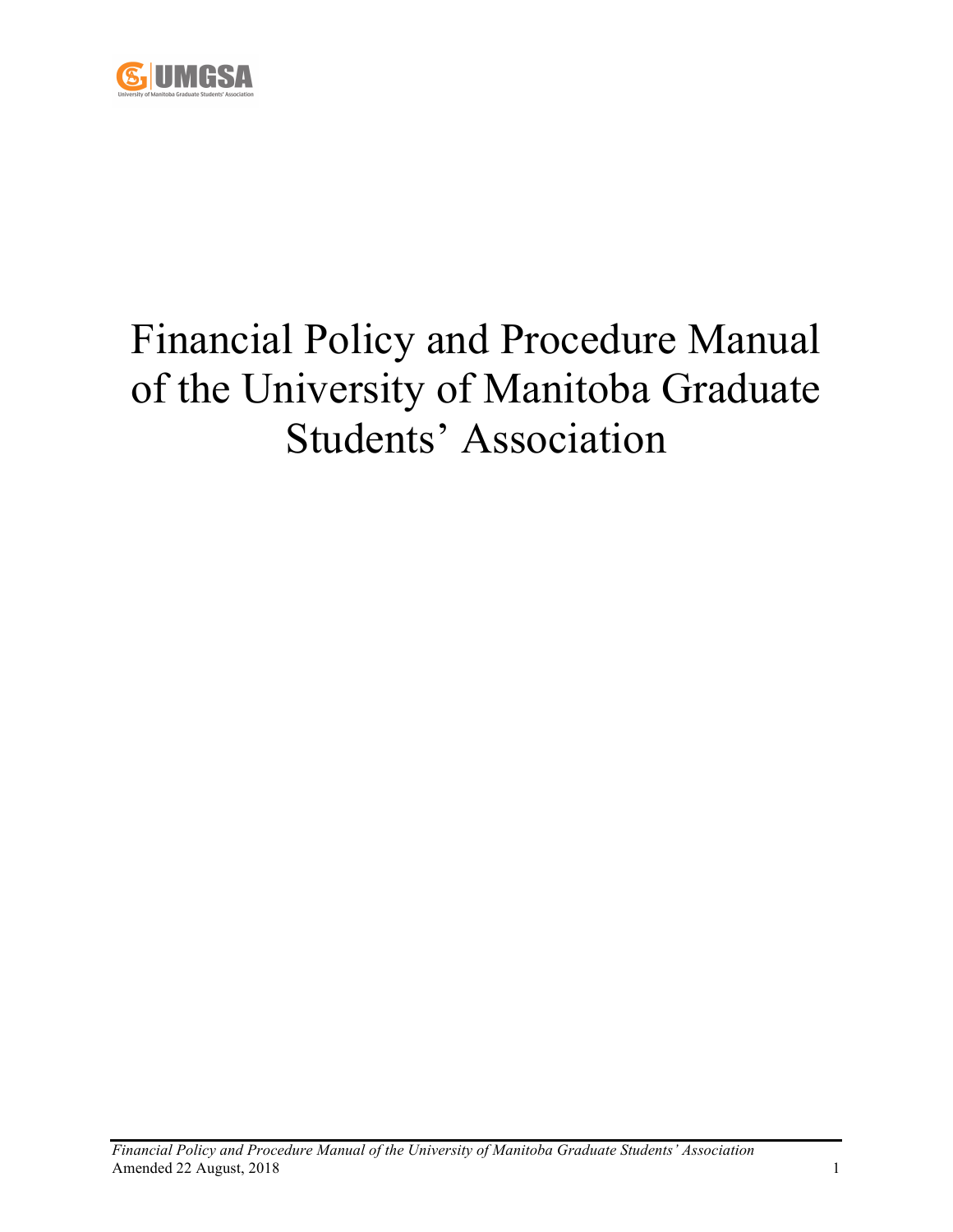

# **Index Page**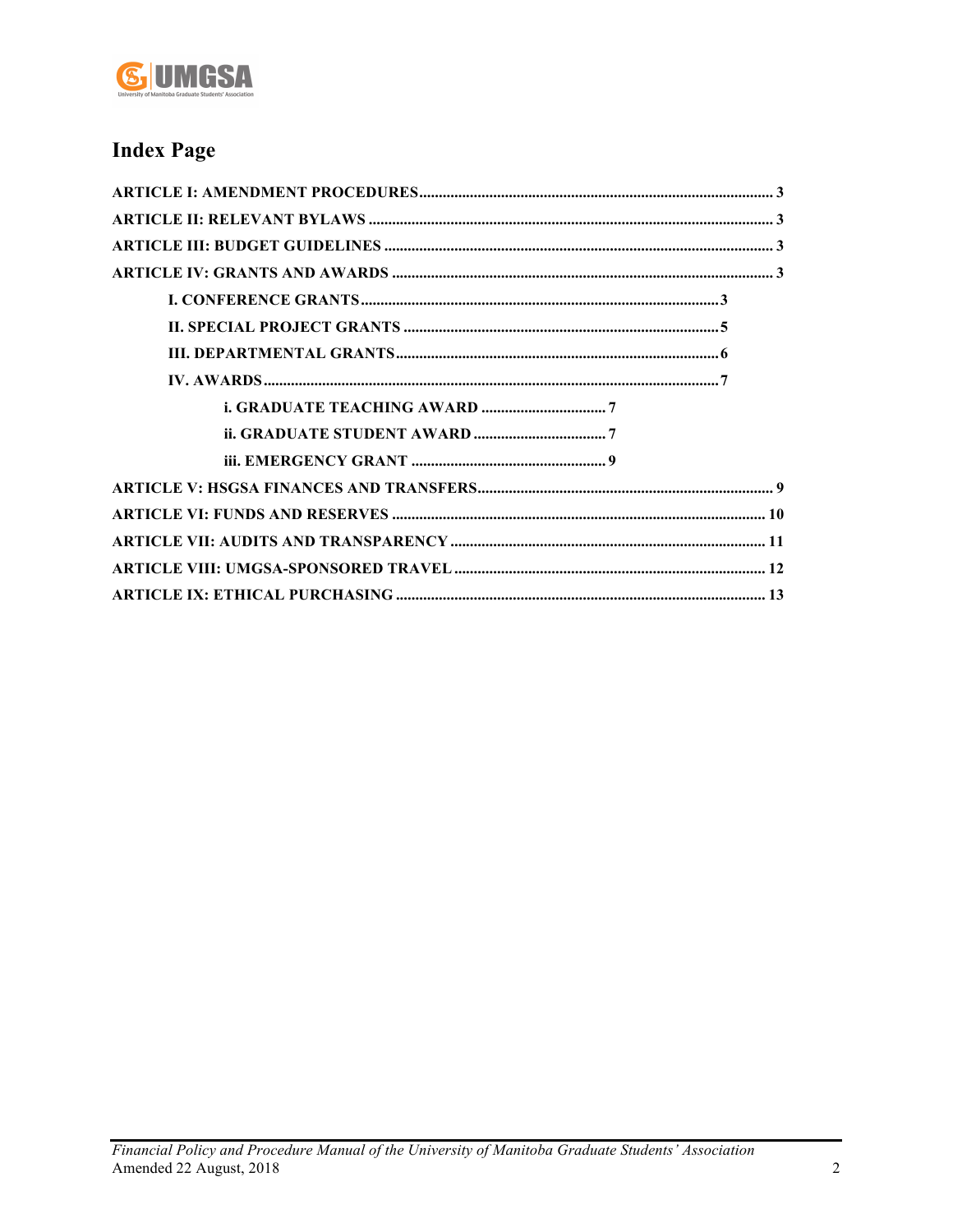

# **Article I: Amendment Procedures**

- 1. This Policy and Procedure Manual may be amended at a meeting of Council with a regular majority.
- 2. Any proposed amendments to this document must be circulated one week prior to the Council meeting.
- 3. Any ratified changes to this document must be made available to the membership in print and electronically within two weeks of the changes being accepted.

# **Article II: Relevant Bylaws**

1. This Policy Manual applies to Article 5.1.a.4, Article 5.2.ii.a-c and Article 6 of the Association's Bylaws.

# **Article III: Budget Guidelines**

- 1. The budget of the Association must be presented to and approved by Council prior to May  $31<sup>st</sup>$  of each year. The executive will prepare the budget and provide it for review two weeks prior to the May Council meeting.
	- a. Every month, the Executive must provide detailed spending reports to the Finance Committee. Finance will then provide a summary report of all Association expenses and income at the Council meeting.
	- b. Any documents provided to the Finance Committee may be requested by Council.
	- c. All expenditures and reimbursements must be claimed within one month of the expense, and settled within one month of the claim.
- 2. Amendment Procedures: Any adjustments to budget lines or future expenditures must be approved by Council with a two-thirds majority.

### **Article IV: Grants and Awards**

#### **I. Conference Grants**

The UMGSA, through the Finance Committee, will make funds available to University of Manitoba graduate students wishing to attend or present at conferences who do not have adequate resources to do so. Conferences must advance the student's course of study. Applications will be accepted throughout the year and processed by the Finance Committee on a monthly basis. Except in extenuating circumstances, the Finance Committee decisions can be appealed to a maximum of two times. The resolution of any unresolved appeals that remain at the end of an executive term will become the responsibility of the new executive.

- 1. General Regulations:
	- a. Applicants must use the UMGSA Conference Grant Application form, including a completed budget section listing all sources of funding and permitted expenses. In order to receive funding from the UMGSA, the applicant's total costs must exceed or meet the amount of the grant applied for. Applications for Conference Grants must be complete or they will not be considered.
	- b. Applicants are required to provide a copy of their official conference registration or equivalent correspondence. They must also provide a copy of their conference ID badge, as well as boarding passes or tickets for inter-city transportation, as proof of attendance.
	- c. In order to qualify as a presenter, the applicant's presentation has to be listed on the official program. A copy of the front page of the conference program, as well as the page where the presentation is listed, must both be submitted. Equivalent correspondence is also acceptable.
	- d. Applicants may only claim daily expenses for the official days of the conference, as well as two travel days for conferences outside of the applicant's city of residence. Applicants will automatically be entitled to claim \$65 per day for each of these eligible days. These per diems cover food and in-city travel costs, as well as other incidental costs at the discretion of the applicant. No receipts in support of per diems will be required.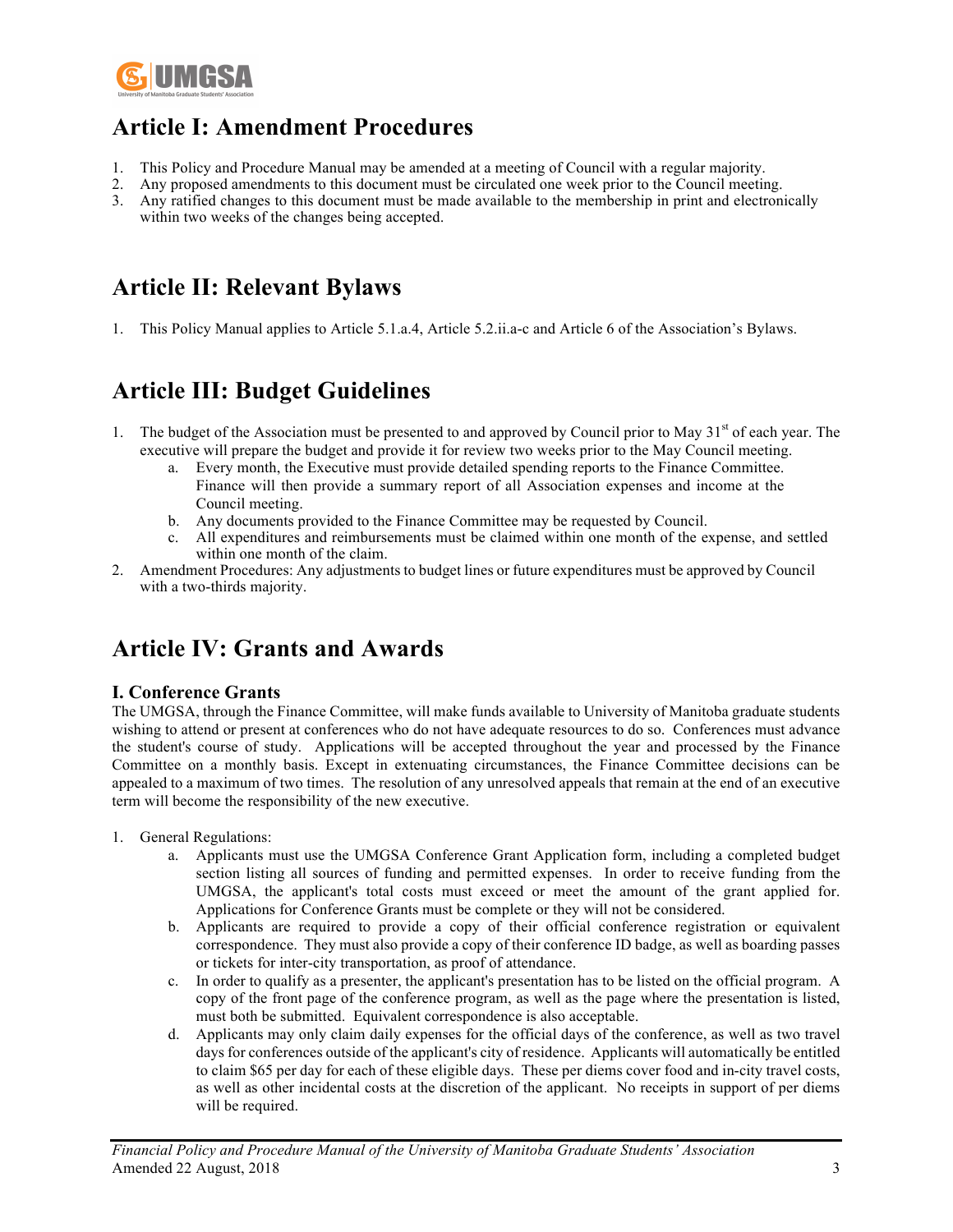

- e. Permitted expenses which can be claimed are limited to the following:
	- i. \$65 per diems, for food, in-city travel costs, and incidental costs.
		- ii. The cost of inter-city travel from the applicant's city of residence to and from the city where the conference is taking place. The costs of economy air, train, or bus travel are permitted, including any associated fees. If driving, only \$0.43/km may be claimed to cover all related expenses including gas, and only the round-trip minimum driving distance between the applicant's home and the address of the conference venue may be claimed for travel mileage to and from the conference city. Rental car expenses will only be permitted if the applicant provides evidence that economy air, train, and bus fares would all be more expensive.
	- iii. Conference registration costs, including any related professional association fees, and any fees for conference-linked extras including technical tours, additional sessions, etc.
	- iv. Printing costs for any posters or other materials in support of a presentation at a conference.
	- v. Fees to obtain a travel visa to attend or present at a conference.
	- vi. Travel Insurance for travel to a conference.
- f. Applicants must provide conversions to Canadian Dollars, and proof of exchange rates from the Bank of Canada for either the date of purchase or the date of the conference, for all expenses being claimed in foreign funds.
- g. Applicants are required to provide a basic translation into English of any foreign language receipts, making clear what the expense is, and any breakdowns of the parts of that expense if present.
- h. The maximum amounts available will be as follows:
	- i. \$750.00 for those giving presentations at conferences outside of Canada and the 48 conterminous states of the USA
	- ii. \$600.00 for those attending conferences outside of Canada and the 48 conterminous states of the USA
	- iii. \$500.00 for those giving presentations within Canada or the 48 conterminous states of the USA
	- iv. \$400.00 for those attending conferences within Canada or the 48 conterminous states of the USA
	- v. \$200.00 for those giving presentations in their province of residence
	- vi. \$150.00 for those attending conferences in their province of residence
	- vii. \$100.00 for those giving presentations in their city of residence
	- viii. \$75.00 for those attending conferences in their city of residence
- i. No Applicant may receive Conference Grants totalling in excess of \$750.00 from April 18 of one year to April 17 of the following year. Multiple applications from one member could be successful, but the total amount cannot exceed \$750.00 within that period of a year.
- j. All Conference Grants submitted between April 18 to April 30 will be included in the following fiscal year (May 1 to April 30).
- k. The Finance Committee reserves the right to investigate and verify information provided by applicants. This shall be noted on application forms in advance of the space reserved for an applicant's signature.
- l. Complete applications must be received by the UMGSA Office no later than exactly four months after the final official day of the conference.
- m. The applicant must declare their city of residence as a part of their application.
- n. Attendance and presentation at web conferences will be treated as conferences in the applicant's city of residence.
- o. UMGSA funding for Conference Grants will only be awarded to a University of Manitoba Graduate Student. Financial costs for friends and/or family who accompany the applicant to a conference will not be covered by the UMGSA.
- 2. Conference Grant Applications may only be submitted by the attending or presenting student at an academic conference, symposium, workshop, or similar event. Applications will not be accepted if the presentation or attendance is part of a job interview process.
- 3. All expense claims, other than per diems, must be accompanied by the relevant receipts. Expenses for which a receipt has been lost or misplaced will be reimbursed at the discretion of the UMGSA Finance Committee.
- 4. Applicants must declare all funding sources and amounts which have been or will be provided in support of their presentation or attendance at the conference.
- 5. If sharing any expenses with another person, the names of all those sharing particular expenses must be listed clearly on the application. If sharing any expenses with another UMGSA Member who is also applying, the applications must be submitted together.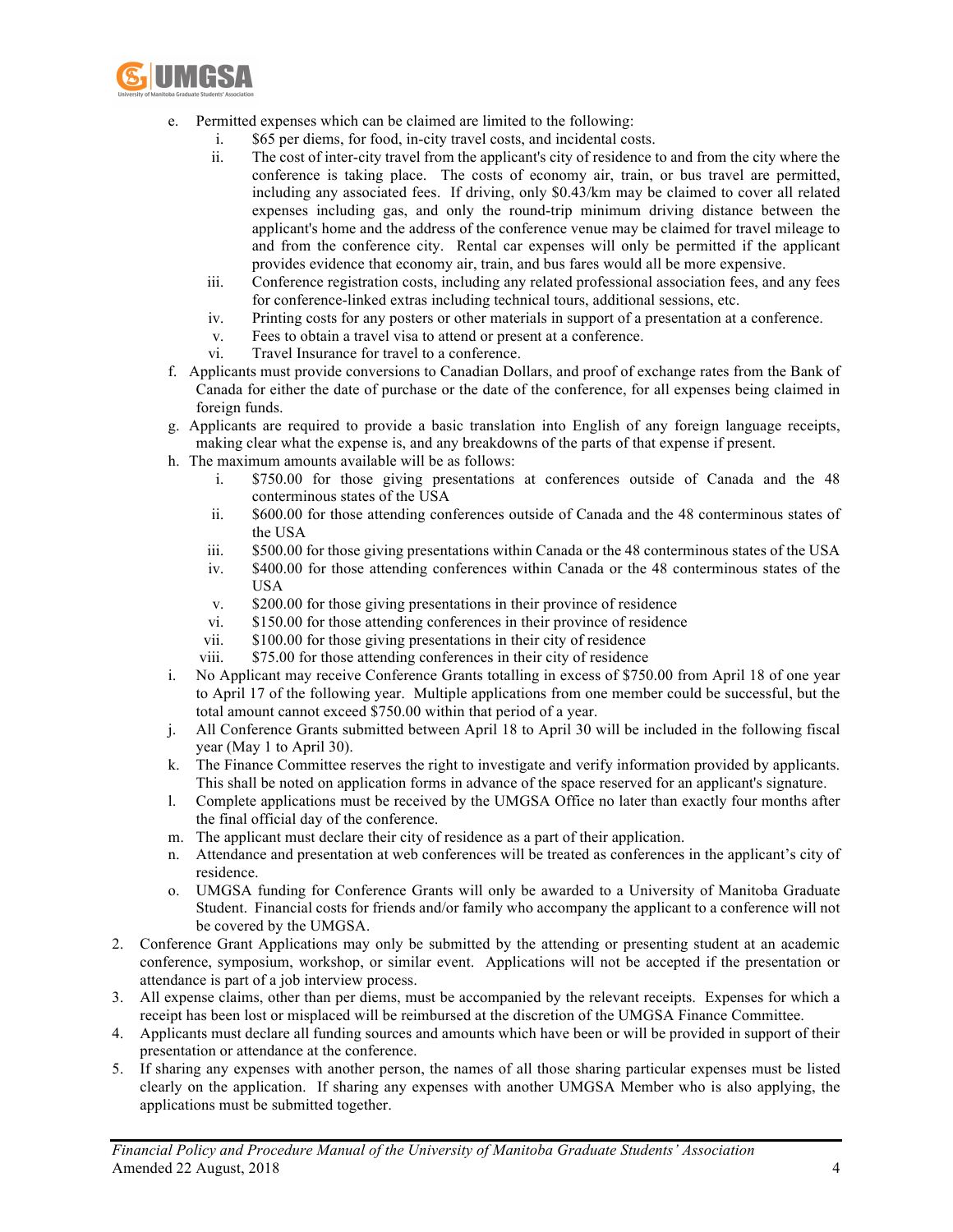

#### **II. Special Project Grants**

- 1. The UMGSA makes funds available for special projects, events or items, which could potentially benefit the graduate student population at the University of Manitoba. By way of example, past projects that received grants in this category include guest speakers, professional development workshops and graduate publications. Special Projects Grants cannot be used for:
	- a. Socials
	- b. Department publicity brochures
	- c. Personal Funding for graduate students
	- d. Travel to events
	- e. Membership dues
- 2. Applications will be accepted throughout the year by the Finance Committee of the UMGSA and be reviewed as follows:
	- a. Applications must be received no later than one (1) week prior to the Finance Committee Meeting.
	- b. The Finance Committee will bring forth their recommendations on Special Project Grants to the monthly UMGSA Council meeting, where Council can debate and ask for more detail on the decisions made by the Finance Committee.
	- c. In situations where the Finance Committee lacks quorum, the Special Projects Grants will be put forth to Council at the next scheduled UMGSA Council Meeting.
	- d. All applications must be received within four (4) months of the special project event.
- 3. All proposals for individual, organization or department grants shall be considered by the Finance Committee if they meet the requirements outlined here and on the Special Project Grants Form (Appendix B). The Committee has the authority to debate each submission and vote on acceptance. Committee members must abstain from voting on grant requests sponsored by themselves or a unit to which they are affiliated. Any application that does not comply with the rules outlined in the Financial Policy Manual will be rejected, with opportunity given to resubmit a compliant application to the Finance Committee.
	- a. Special Project Grants of \$250.00 or less must submit all documents but will not be required to present to the Finance Committee.
	- b. Recommendation for grants greater than \$250.00 will require the applicant to present to the Finance Committee. Council has the authority to debate each submission and vote on acceptance. Presenters will be recommended to attend the following Council meeting to answer additional questions if required.
- 4. General Regulations:
	- a. Applications for grants must be complete or they will not be considered.
	- b. All applications must include a budget that outlines all other sources of revenue and estimated expenses.
	- c. Priority will be given to applications that will benefit the largest number of graduate students. Special consideration will be given to projects of extraordinary merit, to be evaluated by the Finance Committee.
	- d. Recipients are required to provide a final budget within one month of the completion date stated in the application.
	- e. Grants will not cover services already provided at the University.
	- f. The maximum amount obtainable for any project is \$500.00.
	- g. Grants may not be used for University departmental operating expenses. The cheques can only be issued directly to a University UMGSA-departmental bank account or a graduate student affiliated group bank account.
	- h. All individuals, organizations or departments receiving funds must acknowledge that they received funding from the UMGSA in any publications, broadcasts or advertisements arising from that grant.
	- i. Recipients of special project grants are required to send a brief report of the event to the Vice President Internal within one (1) month of the event, to be included in the Vice President Internal's next report to Council.
	- j. The UMGSA will not use student funds for donations to external organizations but will help facilitate requests for fundraising.
	- k. In unique situations, such as the death of a UMGSA student, the UMGSA executive may decide on a donation, of no more than \$250.00 CAD, on behalf of the UMGSA. Donations of up to a maximum of \$500 may be recommended to Council for approval.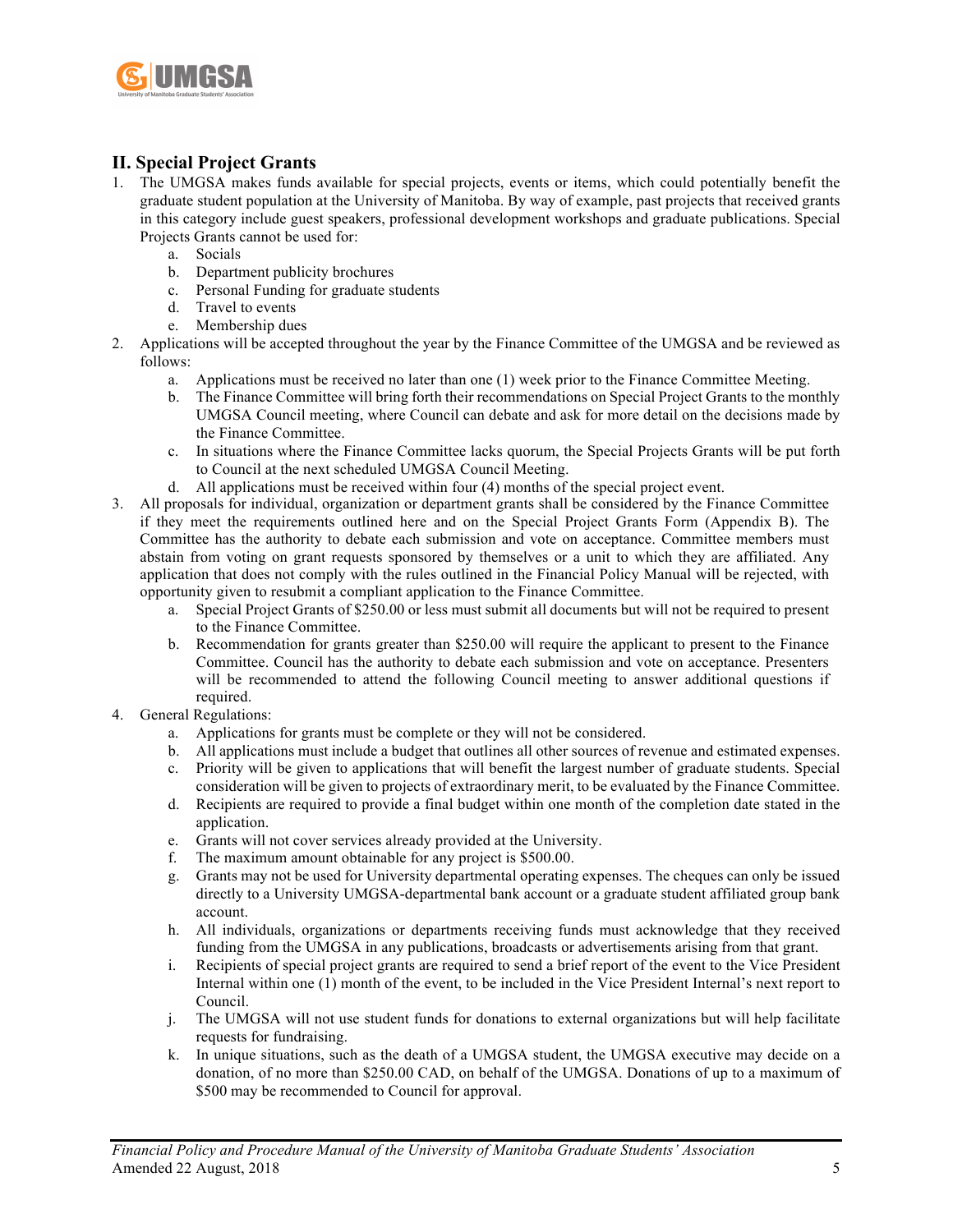

#### **III. Departmental Grants**

- 1. Every departmental graduate students' association, which is represented on UMGSA Council is eligible to apply for a Departmental Grant.
- 2. Completed Departmental Grant applications (Form 004) must be submitted to the UMGSA office no later than 4:00 pm on the following dates: **November 1st** to receive the December disbursement and **April 1st** to receive the April disbursement. Late applicants shall be penalized according to the following guideline:
	- a. Applications one working day late shall be penalized 5%.
	- b. Applications greater than one working day late, but less than five working days late, shall be penalized 10%.
	- c. Applications greater than 5 working days late, but less than one full month late, shall be penalized 25%.
	- d. Applications greater than one full month late shall not be considered.
- 3. Completed application forms must include the following:
	- a. The departmental association's name as it appears on bank account records.
	- b. The name and address of the bank as it appears on bank account records.
	- c. The account number as it appears on bank account records.
	- d. The names of two officers with signing authority and the signature of the UMGSA departmental representative.
	- e. To qualify for the April disbursement, the departmental representative shall submit the following:
		- i. A report of expenditures and revenue up to March  $1<sup>st</sup>$  of that fiscal year.
		- ii. A brief annual report of the association's events, activities and other business up to March  $1<sup>st</sup>$  of that fiscal year.
- 4. The Departmental Grant is calculated as follows for all departments:
	- a. \$20.00 per academic year for every graduate student paying student organization dues to the UMGSA and belonging to their departmental or program-based association.
	- b. Fifty percent of the calculated Departmental Grant will be disbursed in December, with the remainder to be disbursed in April.
- 5. Enrollment statistics provided by the Faculty of Graduate Studies are used to determine the number of graduate students in each department. Enrollment figures as of September  $30<sup>th</sup>$  will be used to calculate a projected fiscal enrollment. January  $31<sup>st</sup>$  figures will be used as the actual enrollment for the fiscal year.
- 6. To be eligible to receive a Departmental Grant, a Department's Representative must meet the following requirements:
	- a. The UMGSA departmental representative, or designated proxy, must attend at least three (3) of the five (5) UMGSA Council Meetings held from May to November inclusive, in order to qualify for the December disbursement. For each additional council meeting missed, a 25% penalty shall be assessed.
	- b. The UMGSA departmental representative, or designated proxy, must attend at least two (2) of the three (3) UMGSA Council Meetings held from December to March inclusive, in order to qualify for the April disbursement. For each additional council meeting missed, a 25% penalty shall be assessed.
	- c. The departmental representative, or designated proxy, must be a member of a standing committee of the Association and attend at least two-thirds (2/3) of the committee's meetings. In the absence of two-thirds (2/3) attendance, the chair of the committee may recommend to consider committee obligations complete if the departmental representative, or proxy, has shown a dedication to the work of the committee. A 25% penalty shall be assessed for failing to meet the committee requirements.
- 7. Attendance is determined by signature on the attendance sheet available at every Council or General meeting. The departmental representative, or designated proxy, must sign the attendance sheet to be eligible for a Departmental Grant.
	- a. In the event of additional meetings (e.g., Annual General Meeting, Special General Meetings, Council Retreat) the ratio will be adjusted accordingly.
	- b. Attendance in a meeting is defined as being a minimum presence of 60% of the meeting time.
	- c. In the event of repeated late attendance and/or early departures from meetings, penalties will be assessed on a case-by-case basis by the Vice President Internal.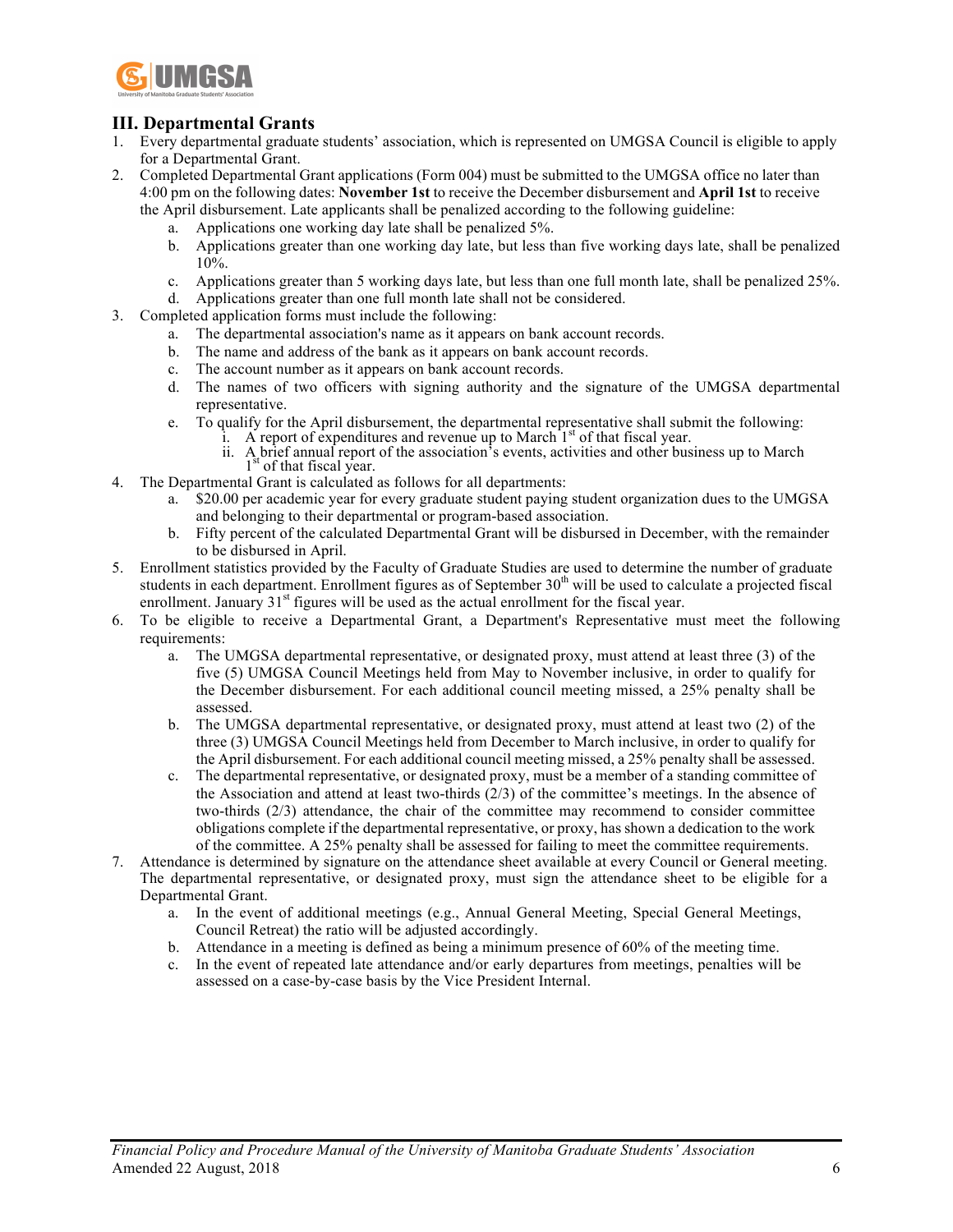

#### **IV. Awards**

#### I. Graduate Teaching Award

- 1. The purpose of the award is to recognize those individuals who have made, in the estimate of their graduate students, a significant contribution to the teaching profession and graduate community.
- 2. Eligibility
	- a. Any member's thesis advisor, seminar or course instructor, or professor with whom the member has conducted research is eligible if:
	- b. The nominee is teaching or has taught a graduate level course during the current academic term.
	- c. The nominee is not a registered student in the Faculty of Graduate Studies.
- 3. The award will include a cash prize of two hundred and fifty dollars (\$250.00 CAD), to be equally matched by the Faculty of Graduate Studies for a total of five hundred dollars (\$500.00 CAD), and a scroll given at Fall Convocation during the following academic year to commemorate the honour.
- 4. The Awards Committee will consider individuals who display a dedication to knowledge and sensitivity to their graduate students and the graduate student community.
- 5. Assessment
	- a. In order to properly assess the impact of the nominee, the Awards Committee requires that the nominating member provide the following:
	- b. One (1) completed Graduate Teaching Award Form (Parts I & II).
	- c. One (1) curriculum vitae that includes a selected list of graduate courses taught, a selected list of graduate students advised, and a selected list of graduate advisory committees.
	- d. Two (2) letters of recommendation from current or former graduate students.
	- e. Assessment will be undertaken by the Association Awards Committee.
- 6. Once an application has been successfully received by the Vice President Academic of the Association, all materials contained therein will be property of the Association's Awards Committee until two (2) months after the close of the competition, at which point all materials will be destroyed.
- 7. The Vice President Academic will notify all candidates of the results within five (5) working days of the final confirmation provided by the Financial Aid and Awards Office.
- 8. Presentation
	- a. The Association shall host an Awards Luncheon where the monetary portion of the award will be presented.
	- b. A scroll shall be given at the Fall Convocation of the following academic year.
- II. Graduate Student Awards
	- 1. The Association confers peer-to-peer recognition of members who are currently not recognized by the University of Manitoba Graduate Fellowship or any national awards or granting bodies, including but not limited to:
		- a. The Natural Sciences and Engineering Research Council (NSERC)
		- b. The Social Sciences and Humanities Research Council (SSHRC)
		- c. The Canadian Institutes of Health Research (CIHR)
		- d. The Manitoba Health Research Council (MHRC)
			- e. The Manitoba Graduate Scholarship (MGS)
	- 2. The awards are designed to recognize the important contributions graduate students make to society through scholarship and community involvement.
	- 3. The awards have been made possible by the generous contribution of Dr. James Burns, a levy applied to all graduate students approved through a UMGSA referendum, and a contribution made by the Manitoba Scholarship and Bursary Initiative.
	- 4. Recipients must be registered in the academic session for which the awards are tenable in order to accept the award.
	- 5. Recipients must further meet the individual award criteria for the award applied for.
	- 6. Master's Award
		- a. Three (3) awards valued at \$11,000 CAD, \$8,000 CAD, and \$6,000 CAD will be offered for each of the first, second, and third place selected award winners who:
			- i. Are enrolled full-time in the Faculty of Graduate Studies at the University of Manitoba in a Master's (not pre-Master's) program; and
			- ii. Will be registered as full-time Master's students for the academic year it is proposed for; and
			- iii. Have a minimum GPA of 3.5 based on credit hours completed at the University of Manitoba; and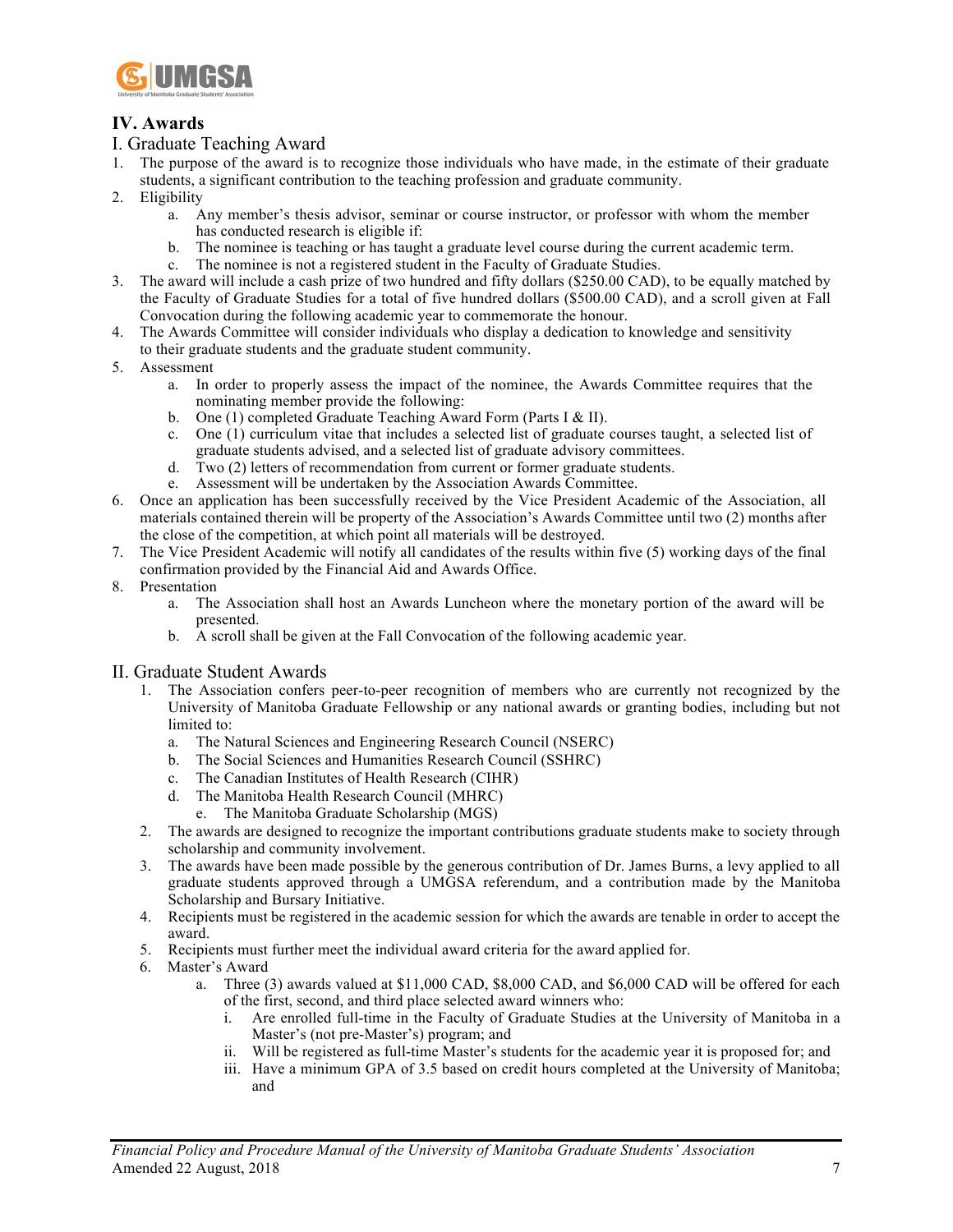

- iv. Do not hold any major fellowships [including, but not limited to, NSERC, SSHRC, CIHR, MHRC, MGS, UMGF]; and
- v. Have contributed to society through scholarship and community involvement.
- 7. Doctoral Award
	- a. Two (2) awards valued at \$13,000 CAD and \$9,000 CAD will be offered for each of the first and second place selected award winners who:
		- i. Are enrolled full-time in the Faculty of Graduate Studies at the University of Manitoba in a Doctoral program; and
		- ii. Will be registered as full-time Doctoral students for the academic year it is proposed for; and
		- iii. Have a minimum GPA of 3.5 based on credit hours completed at the University of Manitoba; and
		- iv. Do not hold any major fellowships [including, but not limited to, NSERC, SSHRC, CIHR, MHRC, MGS, UMGF]; and
		- v. Have contributed to society through scholarship and community involvement.
	- b. Master's students who are entering a Doctoral program will be eligible pending acceptance to the program.
- 8. Part-Time Award
	- a. One (1) award valued at \$3,000 CAD will be offered to the selected award winner who:
		- i. Is enrolled part-time in the Faculty of Graduate Studies at the University of Manitoba in either a Master's (not pre-Master's) or Doctoral program; and
		- ii. Will be registered as a part-time Master's (not pre-Master's) or Doctoral student for the academic year it is proposed for; and
		- iii. Has a minimum GPA of 3.5 based on credit hours completed at the University of Manitoba; and
		- iv. Does not hold any major fellowships [including, but not limited to, NSERC, SSHRC, CIHR, MHRC, UMGF]; and
		- v. Has contributed to society through scholarship and community involvement.
- 9. Assessment
	- a. In order to properly assess the impact of the applicant, the Association requires that the applying member provide the following by May  $25<sup>th</sup>$  (If May  $25<sup>th</sup>$  falls on a weekend or holiday, the application deadline is automatically extended to the next business day):
		- i. One (1) completed Graduate Student Award Form that includes a Statement of Intent that demonstrates how, through dedication to scholarship and community, the student has bridged academic theory and social practice in order to better serve the local, national, and/or international community.
		- ii. One (1) curriculum vitae that outlines academic, employment and community service.
		- iii. One (1) letter of recommendation from the student's advisor or supervisor.
		- iv. One (1) letter of recommendation from a person of the student's choosing who can speak to their community involvement.
	- b. Assessment will be undertaken by the Awards Committee.
- 10. Once an application has been successfully received by the Vice President Academic of the Association, all materials contained therein will be property of the Association Awards Committee until two (2) months after the close of the competition, at which point all materials will be destroyed.
- 11. The Vice President Academic will notify all applicants of the results within five (5) working days of the final confirmation provided by the Financial Aid and Awards Office.
- 12. The Association shall host an Awards Luncheon where the successful applicants for the upcoming academic term will be recognized. The Association invites UMGSA Award winners to present the developments in their research at the Awards Luncheon.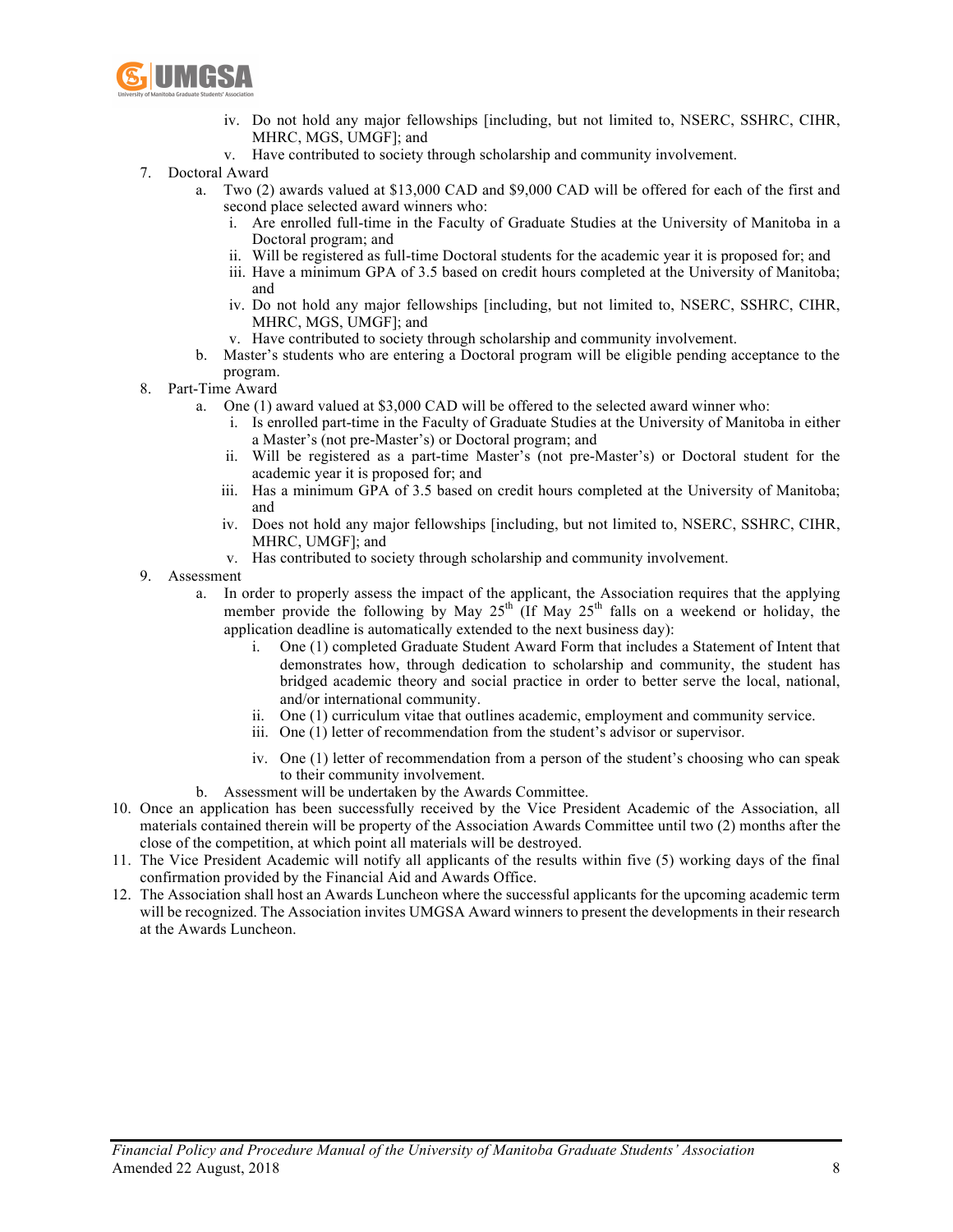

#### III. Emergency Grant

- 1. The UMGSA annually provides an Emergency Grants budget line for students who require assistance through its Emergency Grants ("Grants") Program.
- 2. The Faculty of Graduate Studies (FGS) will administer the Grants program on behalf of the UMGSA.
- 3. Emergency grants are available only to Graduate students currently registered in both their home faculties and in FGS.
- 4. Applicants will be awarded no more than \$200 within an academic year or the amount requested, whichever is lower.
- 5. Successful recipients will be contacted within 5-7 days by the UMGSA.
- 6. Grant applicants should complete the UMGSA Emergency Assistance Grant Application Forms administered at the UM Food Bank.
- 7. This policy will be reviewed annually or as required by the Bylaws committee.
- 8. The office committee will annually review the amount to be included in the Emergency Grant budget line.
- 9. A memorandum of understanding (MOU) will be entered between UMGSA and FGS to guide the implementation of this policy.
- 10. FGS and UMGSA will update its Graduate Financial Support web pages with information about this joint initiative.
- 11. The MOU can be reviewed by either parties annually or as needed.

### **Article V: HSGSA Finances and Transfers**

- 1. All HSGSA honouraria are paid through the UMGSA, as outlined in Article VI of the Bylaws.
- 2. The HSGSA shall receive 30% of the Association operating budget fees collected by the UMGSA from HSGSA members*,* as per Article VII Section 7 of the Bylaws.
	- a. The transfer of fees will take place in two dispersals: May  $31<sup>st</sup>$  and November  $30<sup>th</sup>$ . 50% of the total funds shall be transferred in each dispersal.
- 3. All departments under the purview of the HSGSA must submit applications to the HSGSA for Departmental Grants.
	- a. All HSGSA departments are subject to the same guidelines and expectations outlined in Article IV of this document.
		- i. All HSGSA Departments can fulfill their Council and Committee requirements through attendance at and participation on HSGSA Council and Committees.
	- b. The HSGSA shall evaluate the applications and HSGSA Council shall have the right of approval for all HSGSA Departmental Grant applications.
	- c. Once approved by the HSGSA, the list of successful applicants will be presented to the UMGSA Council for concurrence without debate.
	- d. All approved Departmental Grants will be dispersed through the UMGSA Office.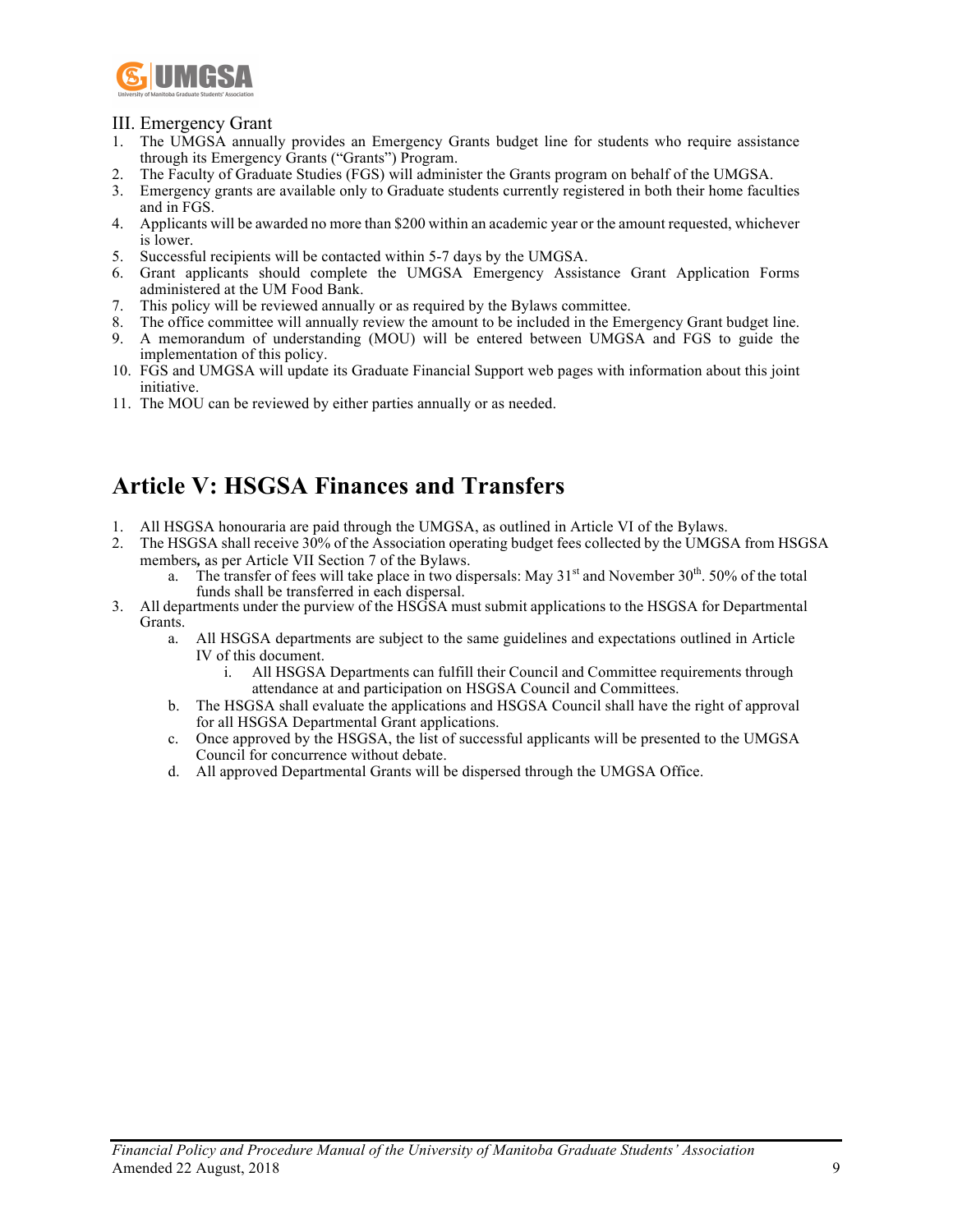

# **Article VI: Funds and Reserves**

#### **I. Retained Earnings Fund**

- 1. The Association shall establish and maintain a Retained Earnings Fund. The Fund shall be used to ensure the continued operation of the Association during periods of financial hardship. The Association shall borrow from the Retained Earnings Fund as necessary for approved budgeted purposes, but shall repay such funds when financially viable.
- 2. The Retained Earnings Fund need not be an established fund outside of the Association's regular checking account. However, when financially viable the Association may choose to invest the retained earnings fund in secured, short-term investments (one year or less). However, the first \$50,000 of the fund must remain liquid at all times, with each additional \$50,000 investment, or portion thereof, mature every three months.
- 3. The Association shall budget a minimum of 2% of its annual budget for the Retained Earnings Fund. In addition, the Association shall add all annual budget surpluses to the Fund.
- 4. The retained earnings fund shall be carried over from year to year, but not counted as part of a general surplus or deficit of the Association in the year-end financial statement.
- 5. The Retained Earnings Fund shall be reported separately from the budget as an appendix.
- 6. The Retained Earnings Fund must be reviewed when the annual budget is debated and amended.
- 7. The Retained Earnings Fund shall be administered by the Finance Committee.
- 8. The Association may, on approval from Council, add non-budgeted income to the retained earnings fund.
- 9. The Retained Earnings Fund is not to exceed the largest annual budget recorded in the previous five fiscal years.
- 10. Any use of the Retained Earnings Fund for non-budgeted expenses shall be presented to Council, and can only be approved with a two-thirds majority.

#### **II. Capital Fund**

- 1. The annual financial contribution of each UMGSA council shall be 2.5% of the annual budget per year to the Office Equipment Reserve Fund.
- 2. The Capital Fund shall be maintained as part of the general operations bank account of the Association.
- 3. The Capital Fund shall be carried over from year to year, but not counted as part of a general surplus or deficit of the Association in the year-end financial statement.
- 4. The Capital Fund shall be reported separately from the budget as an appendix.
- 5. The Capital Fund must be reviewed when the annual budget is debated and amended.
- 6. The Capital Fund shall be administered by the Finance Committee.
- 7. The Capital Fund is to be used for, but not limited to:
	- a. Office furniture for the main UMGSA office
	- b. Office computers, printers, faxes for the UMGSA office.
	- c. Capital Projects
- 8. The Capital Fund is not to be used for:
	- a. General revenue of the UMGSA
	- b. Office supplies (paper, ink, staples, paint, etc.)
	- c. Personal use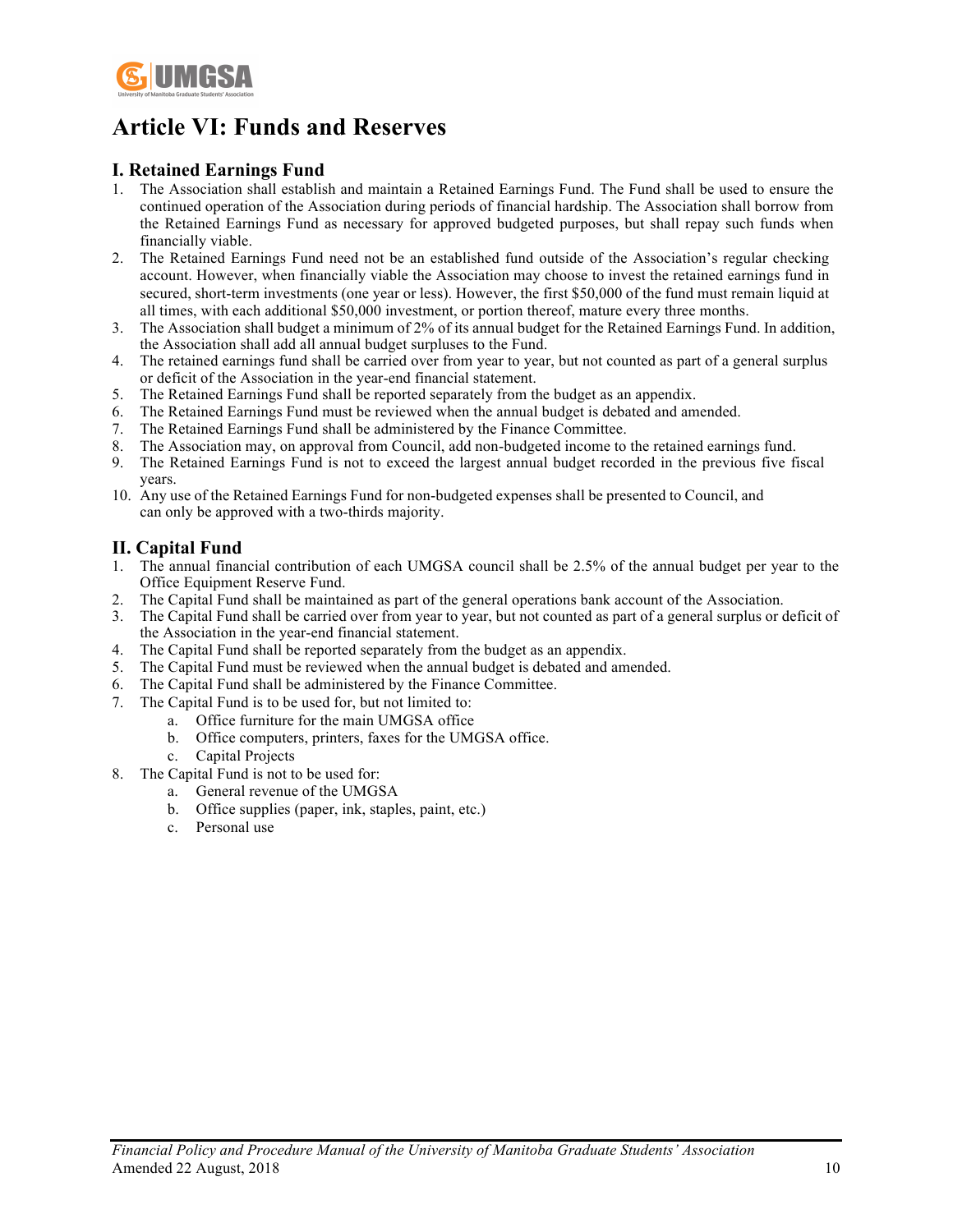

# **Article VII: Audits and Transparency**

- 1. Audit
	- a. The audit will be undertaken on an annual basis by an external accounting body, which will be chosen at the preceding AGM. The annual audit will be of the Graduate Students Association and the Health Science Graduate Students Association as a single financial body.
	- b. The Finance Committee and Executive Committee will provide all information requested by the auditing body, and will receive any and all feedback on behalf of the Association.
	- c. All HSGSA documents will be provided by the HSGSA Executive.
	- d. The Finance Committee is responsible for summarizing and presenting audit information at the following AGM.
	- e. All audit documents are available for examination by any member of the Association.
	- f. All monthly financial documents, both those submitted to the Finance Committee and those submitted to Council, are a matter of public record and can be requested by any member of the Association.
- 2. Credit Card, Reimbursements and Signatory Restrictions
	- a. Only the President, Vice President Internal, Vice President External, Vice President Academic, and Vice President Marketing and Events shall have signing authority.
	- b. All purchases must have their accompanying receipts and must be submitted to the Office Manager within ten  $(10)$  working days of the date issued.
	- c. The UMGSA shall withhold itself from the practice of using, or implementing, credit cards in its name, an employee's name, or an executive members' name, in order to prevent concerns of misuse and to keep transparency at its utmost level.
	- d. UMGSA Executives, Council members, and employees use their own personal electronic devices or other items in the course of their work for the UMGSA at their own discretion; accordingly they are not permitted to seek reimbursement from the UMGSA for any costs relating to the personal items used, including but not limited to personal computers, laptops, data storage devices, and mobile devices.
	- e. The UMGSA will not re-issue stale-dated cheques.

# **Article VII: UMGSA-Sponsored Travel**

- 1. General Regulations:
	- a. Executive members who are travelling between Fort Garry and Bannatyne Campus, as well as between the Association offices to external meetings may claim reimbursement for travel costs, including mileage and parking. Costs will not be reimbursed if the Executive member is traveling from home to the University of Manitoba campus and its affiliate campuses.
	- b. The UMGSA on occasion may send delegates to related conferences including conferences held on student leadership and student government.
	- c. Delegates of these conferences that are representatives of the UMGSA are required to sign a letter of agreement drafted by the executive committee prior to travel.
	- d. All delegates are expected to follow any established UMGSA Code of Conduct or Code of Ethics while attending a sponsored conference.
	- e. Delegates will first be selected from executive and staff members, followed by council and committee members, and finally members of the association.
	- f. The number of delegates at any conference will be determined by the funding available for external conferences and professional development in the budget.
	- g. Delegates attending these UMGSA-sponsored conferences are required to attend at least 80% of the conference proceedings. Those failing to attend the minimum must provide a written report to council explaining their absence.
	- h. If food is provided at the conference, then UMGSA delegates will not be reimbursed for additional food or beverages. If the delegate has missed a meal due to conference activities, as in travel, or has dietary restrictions not met by the provided food, then the delegate may claim receipts for those meals, up to \$40 per diem.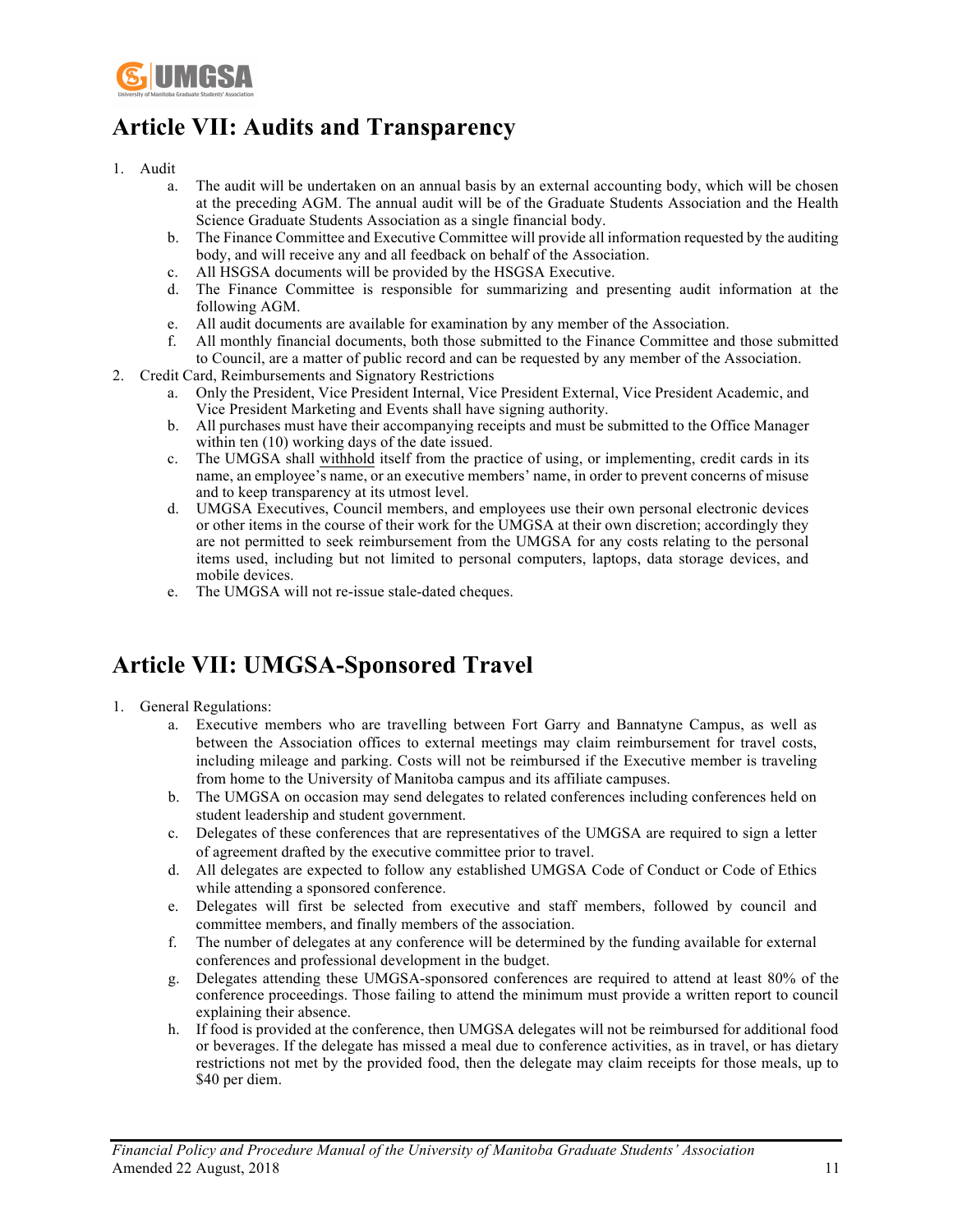

- i. Delegates are not permitted to claim any expenses that are not required for attending the conference, including but not limited to, personal taxis, car rentals, and bus fare.
- j. Individuals not abiding by this policy, or the letter of agreement will reimburse the UMGSA for travel costs, and conference costs, or parts thereof and may not be sponsored in the future as determined by the Internal Development and Review Committee.
- k. All delegates must submit a one-page written report at the following council meeting about the conference, what they learned or experiences, and how they will use that information in the future.
- l. Executive members that do not follow policy will be subject to an immediate review by the Internal Development and Review Sub-Committee, which will report to council their findings and potential actions.
- m. The UMGSA Executive will give final approval on those selected as attendees representing the UMGSA at conferences.
- n. Travel costs paid via the UMGSA must be made refundable to the UMGSA rather than the individual representative\All travel bookings are to be made through the UMGSA office.
- o. All representatives must be graduate students of the University of Manitoba or an employee of the UMGSA to qualify as representatives of the UMGSA.
- p. A per diem of \$40.00/day will b e set aside for those travelling on behalf of the UMGSA and is only available when meals are not supplied. The suggested division of the \$40.00/day in per diem is: \$10.00 for breakfast, \$10.00 for lunch, and \$20.00 for dinner.
- q. Tips for transportation as well as meals will not exceed more then 15 per cent of the costs for said transportation and/or meal costs.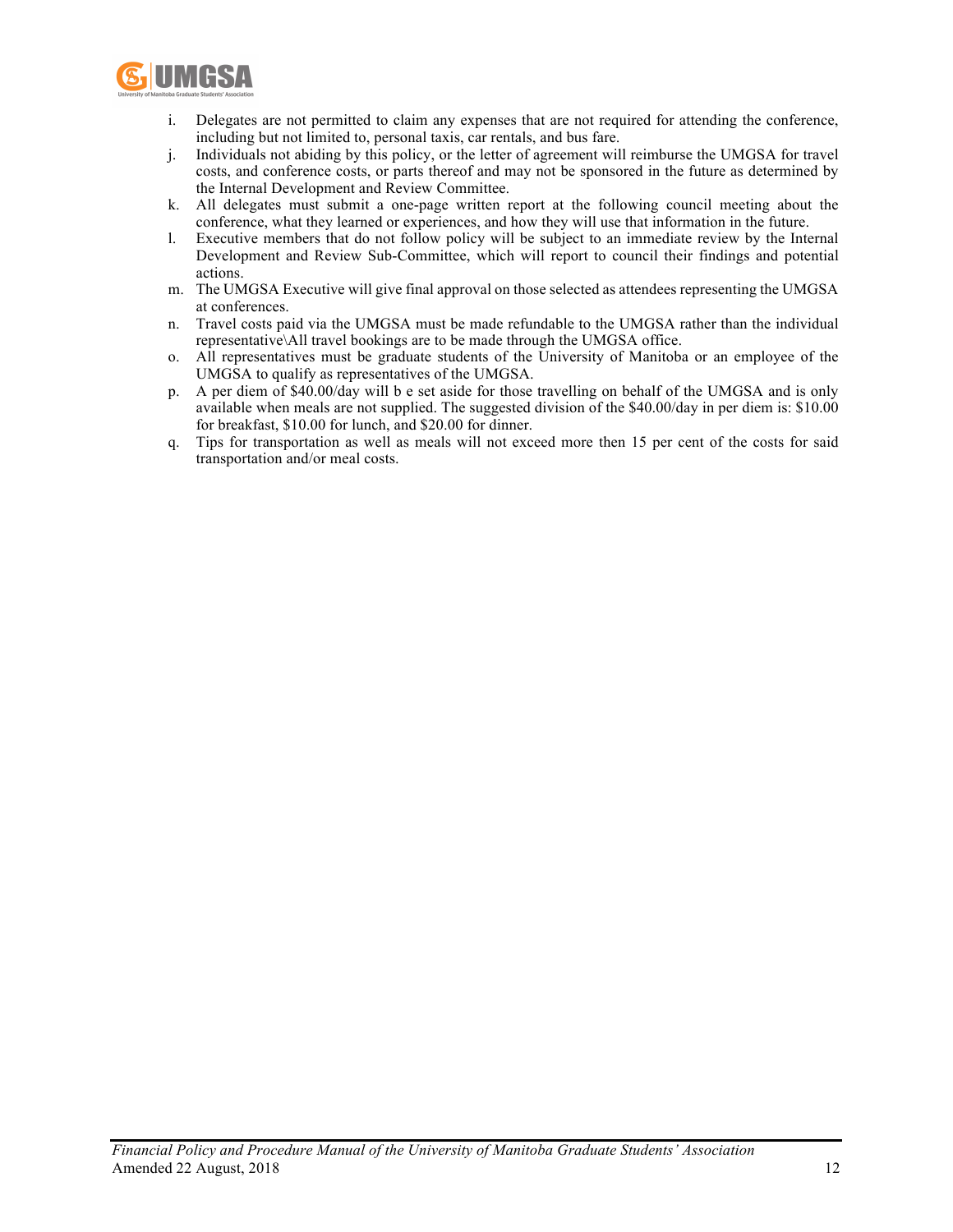

# **Article IX: Ethical Purchasing**

#### 1. Definitions:

- a. "Institution(s)" means all institutions or groupings of institutions that require compliance with the Policy for their bulk purchasing, licensing and/or procurement activities.
- b. "Company" refers to the organization from which the UMGSA buys products, subject to the parameters of this Policy.
- c. "Supplier" means any natural or legal person who provides [Company] with goods and/or services integral to, and utilized in/for, the production of the company's goods and/or services.
- d. The term "subcontractor" means any natural or legal person who, directly or indirectly, provides a supplier with goods and/or services integral to, and utilized in/for, the production of the supplier's and/or [Company]'s goods and/or services.
- e. The term "child" means any person less than 15, unless local minimum age law stipulates a higher age for work or mandatory schooling, or less than 14 if minimum wage law is set at that age in accordance with developing country exceptions under ILO Convention 138 enforced.
- f. The term "basic needs" are wages, which are obtained through collective bargaining and meet local standards. In the absence of free collective bargaining, wages that meet "basic needs" should be defined as wages paid for a normal 48 work week that are sufficient by local standards to provide for the food, clothing, housing, health care, potable water, child care, education, sanitation, and transportation needs of the worker and his/her dependents. In defining wages that meet basic needs, factors that should be taken into account include the average number of dependents and the average number of wage earners per family.
- g. The term "local" refers to businesses, which produce and manufacture their goods within 60km of the City of Winnipeg.
- h. The term "fair trade" refers to businesses or organizations which pay workers a premium price for their products, support the rights of workers to organize, invest in social programs in the community of production and who produce products in a developing nation.
- 2. Application:
	- a. This policy is to be used for the purchase of all goods possible, unless the cost of non-ethical goods is cheaper by 10% or more.
	- b. This policy should be read as a policy internal to the UMGSA as well as a guide for our business partners.
	- c. This policy is to be implemented, enforced and reviewed by the finance committee of the UMGSA.
- 3. Labour Standards: all companies, suppliers and subcontractors involved in the production and/or distribution of products for retail or wholesale shall ensure that:
	- a. Forced Labour
		- i. There shall be no use of forced labour, whether in the form of involuntary prison labour, indentured labour, bonded labour or otherwise.
		- ii. Workers shall not be required to lodge financial deposits or their original identity papers with their employers.
	- b. Discrimination
		- i. There shall be no discrimination in hiring, compensation, access to training, promotion, termination or retirement based on (but not limited to) age, race, caste, nationality, ethnicity, sex, pregnancy, religion, disability, gender, marital status, sexual orientation, union membership, illness, or political affiliation.
	- c. Harassment or Abuse
		- i. Physical, sexual or psychological abuse, or verbal harassment or abuse, including the use of corporal punishment, shall not be tolerated.
	- d. Hours of Work
		- i. Personnel shall not be required on a regular basis to work in excess of 48 hours per week, and shall be provided with at least one day off for every seven-day period.
		- ii. Overtime work (more than 48 hours per week) shall be voluntary, shall not exceed 12 hours per employee per week, will not be requested other than in exceptional and short-term business circumstances, and will always be remunerated at a premium rate.
	- e. Freedom of Association and the Right to Bargain Collectively
		- i. Workers, without distinction, shall have the right to join or form trade unions of their own choosing and to bargain collectively.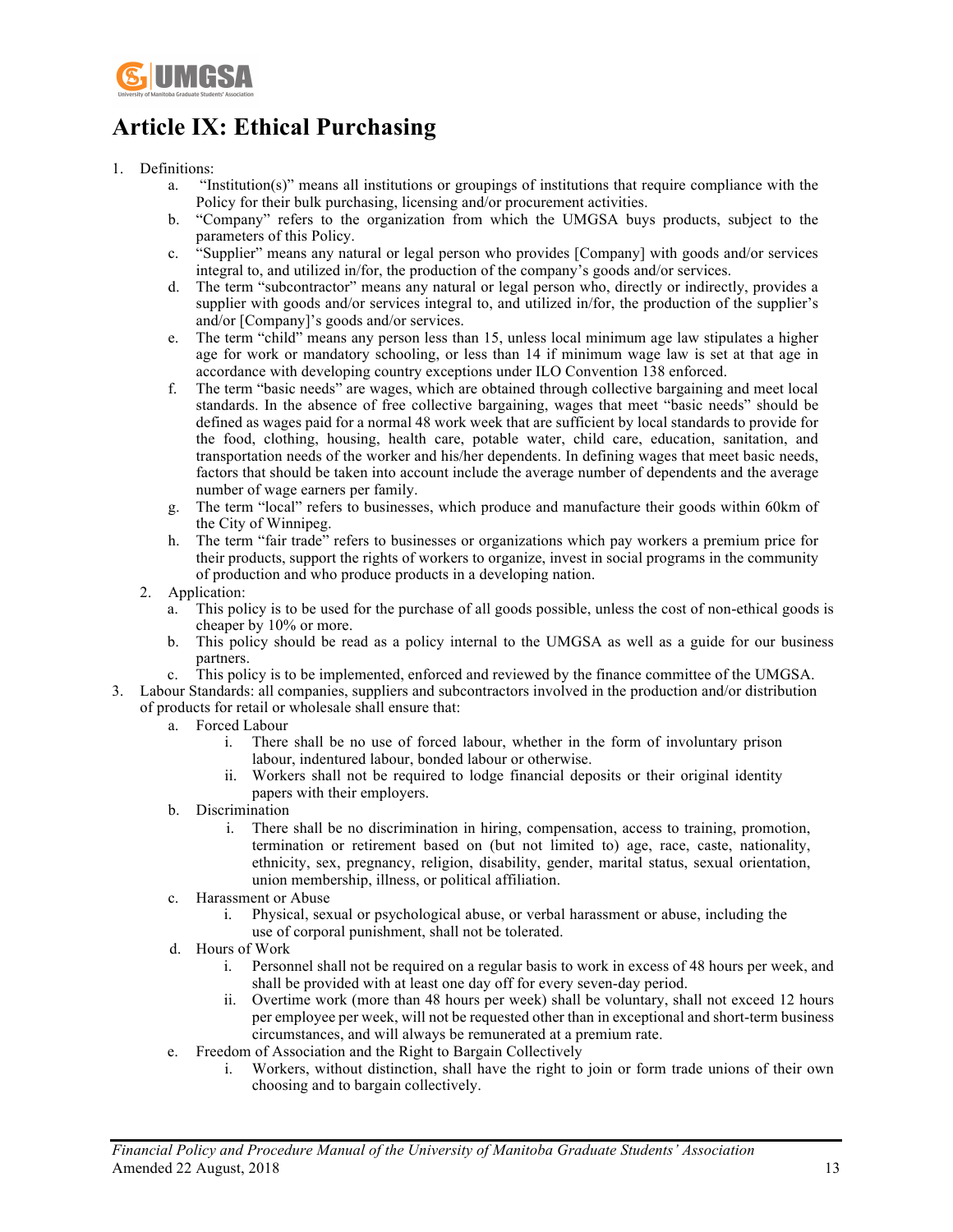

- ii. Employers shall not hinder or interfere with any attempts of the workers to organize a trade union. Where the right to freedom of association and collective bargaining is restricted under law, the employer will allow, and will not hinder, the development of parallel means for independent and free association and bargaining.
- iii. Workers' representatives shall not be the subject of discrimination and shall have access to all workplaces necessary to enable them to carry out their representation functions.
- iv. Workers' representatives shall have complete access to membership lists and other necessary documents.
- v. Employers are encouraged to recognize workers' organizations succession rights were national or provincial/state law is not present.
- vi. Business shall be encouraged to unionize new shops, if workers at an existing shop are unionized.
- f. Wages and Other Compensation
	- i. Wages and benefits paid for a standard working week shall meet, at a minimum, national legal standards or industry benchmark standards; whichever is higher.
	- ii. In any event wages paid for a standard working week should be sufficient by local standards to provide for the food, clothing, housing, health care, potable water, child care, education, sanitation, and transportation needs of the worker and his/her dependents.
	- iii. Wages will be paid in a timely manner directly to the employee in cash, cheque or the equivalent. All workers shall be provided with written and understandable information about their employment conditions with respect to wages before they enter employment, and of the particulars of their wages for the pay period concerned each time that they are paid. Deductions from wages for disciplinary measures shall not be permitted, nor shall any deductions from wages not provided for by national law be permitted without the expressed permission of the worker concerned.
	- iv. Employers are strongly encouraged to provide safe, adequate childcare facilities for their workers.
	- v. Employers are strongly encouraged to allow 11/2 sick days per month per employee, at no loss of income to the employee.
	- vi. Equal work for equal pay policies are to be practiced by the employer.
	- vii. Employers are strongly encouraged to have a diverse management staff.
- g. Pricing and Timelines
	- i. Suppliers and licensees shall ensure that prices negotiated for work performed are sufficient to allow for compliance with this code. In addition, the supplier or licensee shall ensure that realistic production timelines are provided to Contractors and homeworkers to comply with this policy.
- h. Health and Safety
	- i. A safe hygienic working environment shall be provided, bearing in mind the prevailing knowledge of the industry and of any specific hazards.
	- ii. Access to clean toilet facilities and to potable water and, if appropriate, sanitary facilities for food storage shall be provided.
	- iii. Where workers are handling hazardous materials, safety showers shall be provided and accessible at all times in case of an accident.
	- iv. Accommodation, where provided, shall be clean, safe and meet the basic needs of the workers.
	- v. Safe handling information and training shall be provided regularly for relevant tasks, materials and equipment.
	- vi. Appropriate and sufficient first aid supplies shall always be on site. Trained medical professionals shall be readily available to administer first aid, deal with emergencies and treat workers' occupational health problems.
	- vii. Fire exits and fire extinguishers should be mandatory in all buildings including housing.
	- viii. Building must be kept up with the local and/or national building codes.
- i. Employment Relationship
	- i. To every extent possible work performed must be on the basis of recognized employment relationship established through national law and practice.
	- ii. Obligations to employees under labour and social security laws and regulations arising from the regular employment relationship shall not be avoided through the use of labour-only contracting, or through apprenticeship schemes where there is no real intent to impart skills or